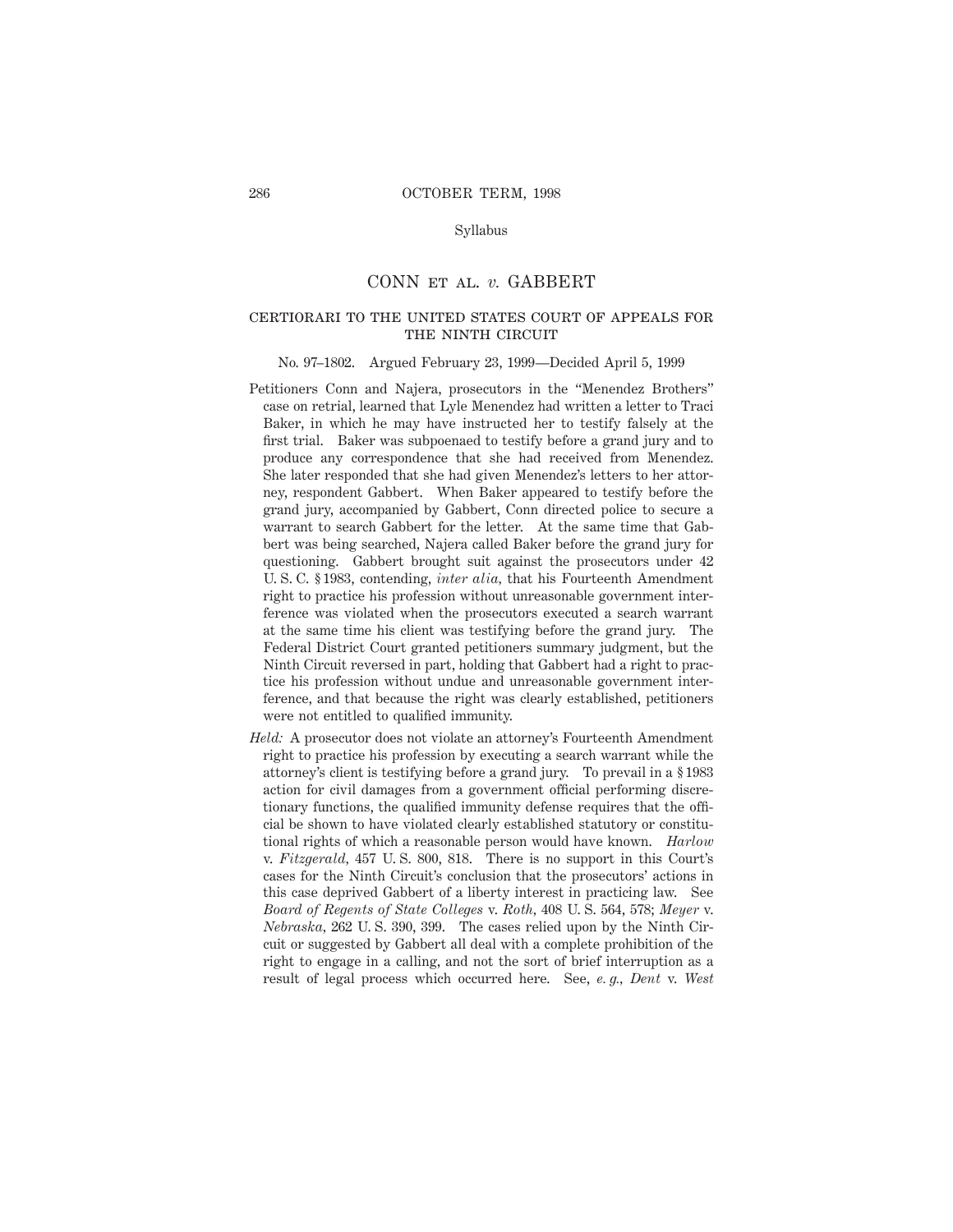*Virginia,* 129 U. S. 114. Gabbert's argument that the search's improper timing interfered with his client's right to have him outside the grand jury room and available to consult with her is unavailing, since a grand jury witness has no constitutional right to have counsel present during the proceeding, and none of this Court's decisions has held that such a witness has a right to have her attorney present outside the jury room. This Court need not decide whether such a right exists, because Gabbert had no standing to raise the alleged infringement of his client's rights. Although he does have standing to complain of the allegedly unreasonable timing of the search warrant's execution to prevent him from advising his client, challenges to the reasonableness of the execution of a search warrant must be assessed under the Fourth Amendment, not the Fourteenth, see *Graham* v. *Connor,* 490 U. S. 386, 395. Pp. 290–293.

131 F. 3d 793, reversed.

REHNQUIST, C. J., delivered the opinion of the Court, in which O'Connor, Scalia, Kennedy, Souter, Thomas, Ginsburg, and Breyer, JJ., joined. Stevens, J., filed an opinion concurring in the judgment, *post,* p. 293.

*Kevin C. Brazile* argued the cause for petitioners. With him on the briefs were *Lloyd W. Pellman, Donovan Main,* and *Louis V. Aguilar.*

*Michael J. Lightfoot* argued the cause for respondent. With him on the brief were *Stephen B. Sadowsky* and *Melissa N. Widdifield.*\*

CHIEF JUSTICE REHNQUIST delivered the opinion of the Court.

We granted certiorari in this case, 525 U. S. 809 (1998), to decide whether a prosecutor violates an attorney's Fourteenth Amendment right to practice his profession when the prosecutor causes the attorney to be searched at the same time his client is testifying before a grand jury. We con-

<sup>\*</sup>*Kent S. Scheidegger* filed a brief for the Criminal Justice Legal Foundation as *amicus curiae* urging reversal.

A brief of *amici curiae* urging affirmance was filed for the National Association of Criminal Defense Lawyers et al. by *John D. Cline* and *Barbara E. Bergman.*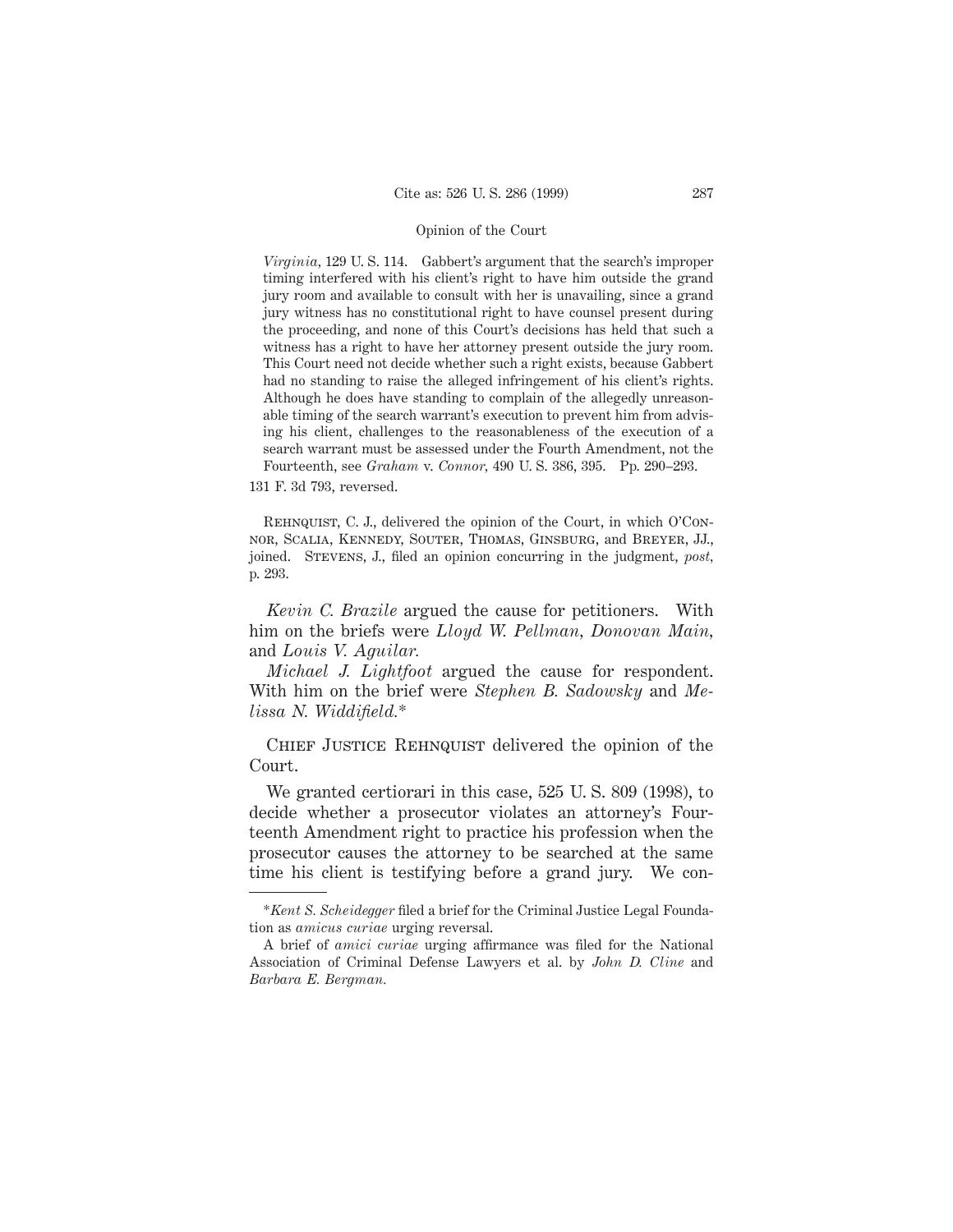clude that such conduct by a prosecutor does not violate an attorney's Fourteenth Amendment right to practice his profession.

This case arises out of the high-profile California trials of the "Menendez Brothers," Lyle and Erik Menendez, for the murder of their parents. Petitioners David Conn and Carol Najera are Los Angeles County Deputy District Attorneys, and respondent Paul Gabbert is a criminal defense attorney. In early 1994, after the first Menendez trial ended in a hung jury, the Los Angeles County District Attorney's Office assigned Conn and Najera to prosecute the case on retrial. Conn and Najera learned that Lyle Menendez had written a letter to Traci Baker, his former girlfriend, in which he may have instructed her to testify falsely at trial. Gabbert represented Baker, who had testified as a defense witness in the first trial. Conn obtained and served Baker with a subpoena directing her to testify before the Los Angeles County grand jury and also directing her to produce at that time any correspondence that she had received from Lyle Menendez. After Gabbert unsuccessfully sought to quash the portion of the subpoena directing Baker to produce the Menendez correspondence, Conn and Najera obtained a warrant to search Baker's apartment for any such correspondence. When police tried to execute the warrant, Baker told the police that she had given all her letters from Menendez to Gabbert.

Three days later, on March 21, 1994, Baker appeared as directed before the grand jury, accompanied by Gabbert. Believing that Gabbert might have the letter on his person, Conn directed a police detective to secure a warrant to search Gabbert. California law provides that a warrant to search an attorney must be executed by a court-appointed special master. When the Special Master arrived, Gabbert requested that the search take place in a private room. He did not request that his client's grand jury testimony be postponed. The Special Master searched Gabbert in the private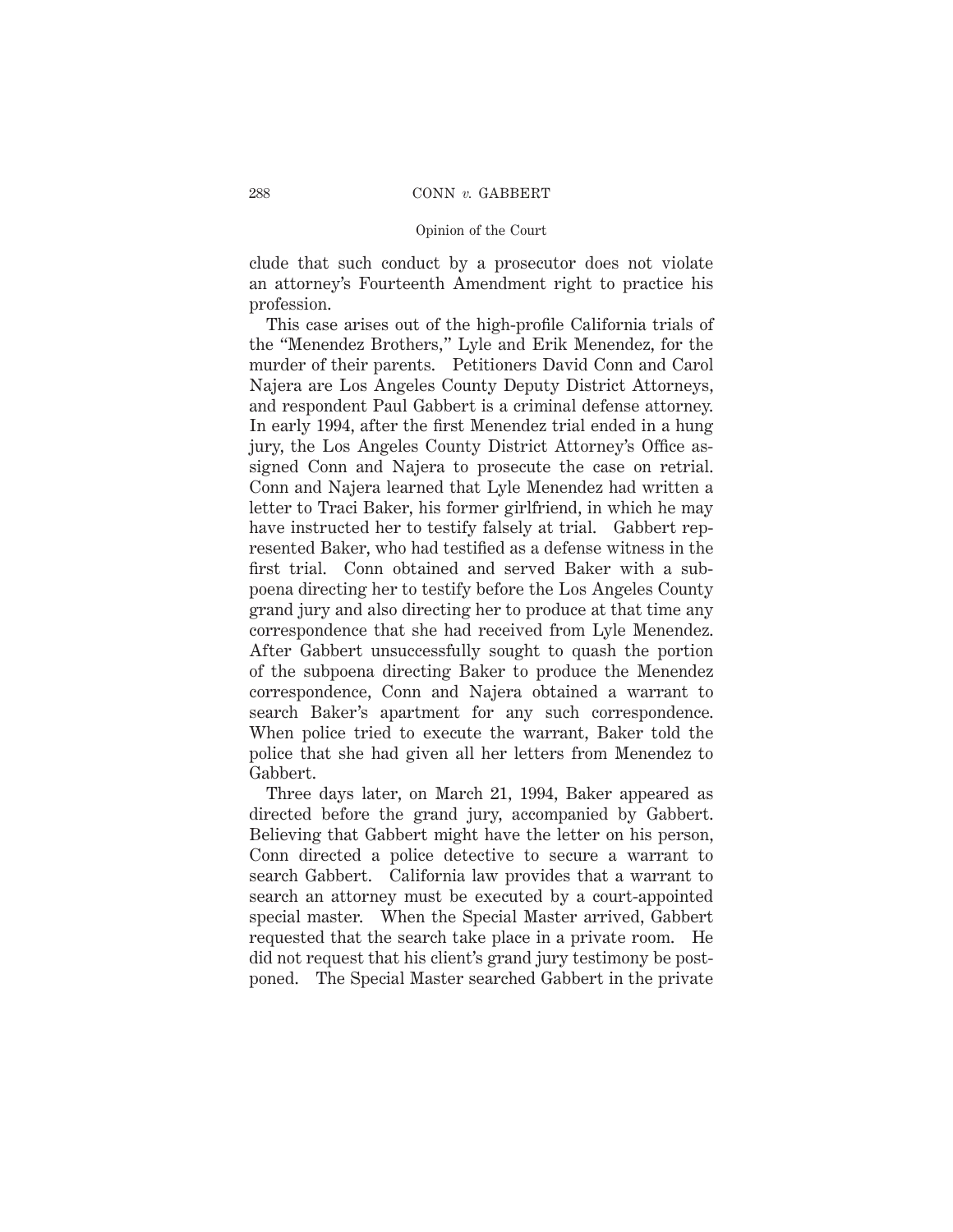room, and Gabbert produced two pages of a three-page letter from Lyle Menendez to Baker.

At approximately the same time that the search of Gabbert was taking place, Najera called Baker before the grand jury and began to question her. After being sworn, Najera asked Baker whether she was acquainted with Lyle Menendez. Baker replied that she had been unable to speak with her attorney because he was "still with the special master." Brief for Petitioners 6. A short recess was taken during which time Baker was unable to speak with Gabbert. He was aware that Baker sought to speak with him, but apparently stated that the prosecutors would simply have to delay the questioning until they finished searching him. Baker returned to the grand jury room and declined to answer the question "upon the advice of [my] counsel" on the basis of her Fifth Amendment privilege against self-incrimination. *Id.,* at 7. Najera asked a followup question, and Baker again asked for a short recess to confer with Gabbert. Baker was again unable to locate Gabbert, and she again returned to the grand jury room and asserted her Fifth Amendment privilege. At this point, the grand jury recessed.

Believing that the actions of the prosecutors were illegal, Gabbert brought suit against them and other officials in Federal District Court under Rev. Stat. § 1979, 42 U. S. C. § 1983. Relevant to this appeal by Conn and Najera, he contended that his Fourteenth Amendment right to practice his profession without unreasonable government interference was violated when the prosecutors executed a search warrant at the same time his client was testifying before the grand jury.\* Conn and Najera moved for summary judgment on the basis of qualified immunity, and the District Court granted the motion.

<sup>\*</sup>Gabbert also brought a claim under § 1983 that Conn and Najera had violated his rights under the Fourth Amendment. That claim is not before us and we express no opinion on it.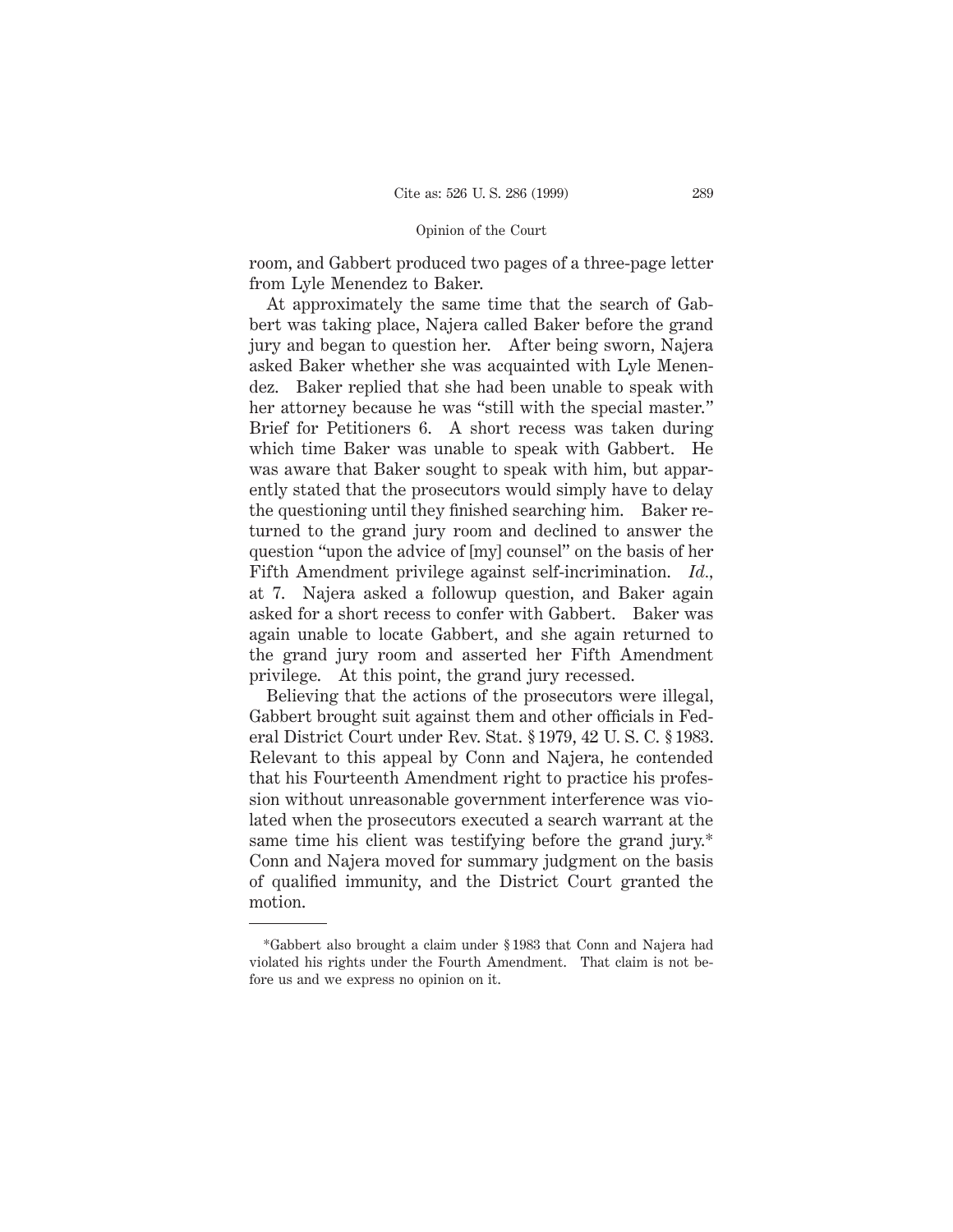#### 290 CONN *v.* GABBERT

#### Opinion of the Court

The Court of Appeals reversed in part, holding that Conn and Najera were not entitled to qualified immunity on Gabbert's Fourteenth Amendment claim. 131 F. 3d 793 (CA9 1997). Relying on *Board of Regents of State Colleges* v. *Roth,* 408 U. S. 564, 572 (1972), and earlier cases of this Court recognizing a right to choose one's vocation, the Court of Appeals concluded that Gabbert had a right to practice his profession without undue and unreasonable government interference. 131 F. 3d, at 800. The Court of Appeals also held that based upon notions of "'common sense,'" *id.*, at 801, the right allegedly violated in this case was clearly established, and as a result, Conn and Najera were not entitled to qualified immunity: "The plain and intended result [of the prosecutors' actions] was to prevent Gabbert from consulting with Baker during her grand jury appearance. These actions were not objectively reasonable, and thus the prosecutors are not protected by qualified immunity from answering Gabbert's Fourteenth Amendment claim." *Id.,* at 802–803. We granted certiorari and now reverse.

Section 1983 provides a federal cause of action against any person who, acting under color of state law, deprives another of his federal rights. 42 U. S. C. § 1983. In order to prevail in a § 1983 action for civil damages from a government official performing discretionary functions, the defense of qualified immunity that our cases have recognized requires that the official be shown to have violated "clearly established statutory or constitutional rights of which a reasonable person would have known." *Harlow* v. *Fitzgerald,* 457 U. S. 800, 818 (1982). Thus a court must first determine whether the plaintiff has alleged the deprivation of an actual constitutional right at all, and if so, proceed to determine whether that right was clearly established at the time of the alleged violation. See *Siegert* v. *Gilley,* 500 U. S. 226, 232–233 (1991); see also *County of Sacramento* v. *Lewis,* 523 U. S. 833, 841, n. 5 (1998).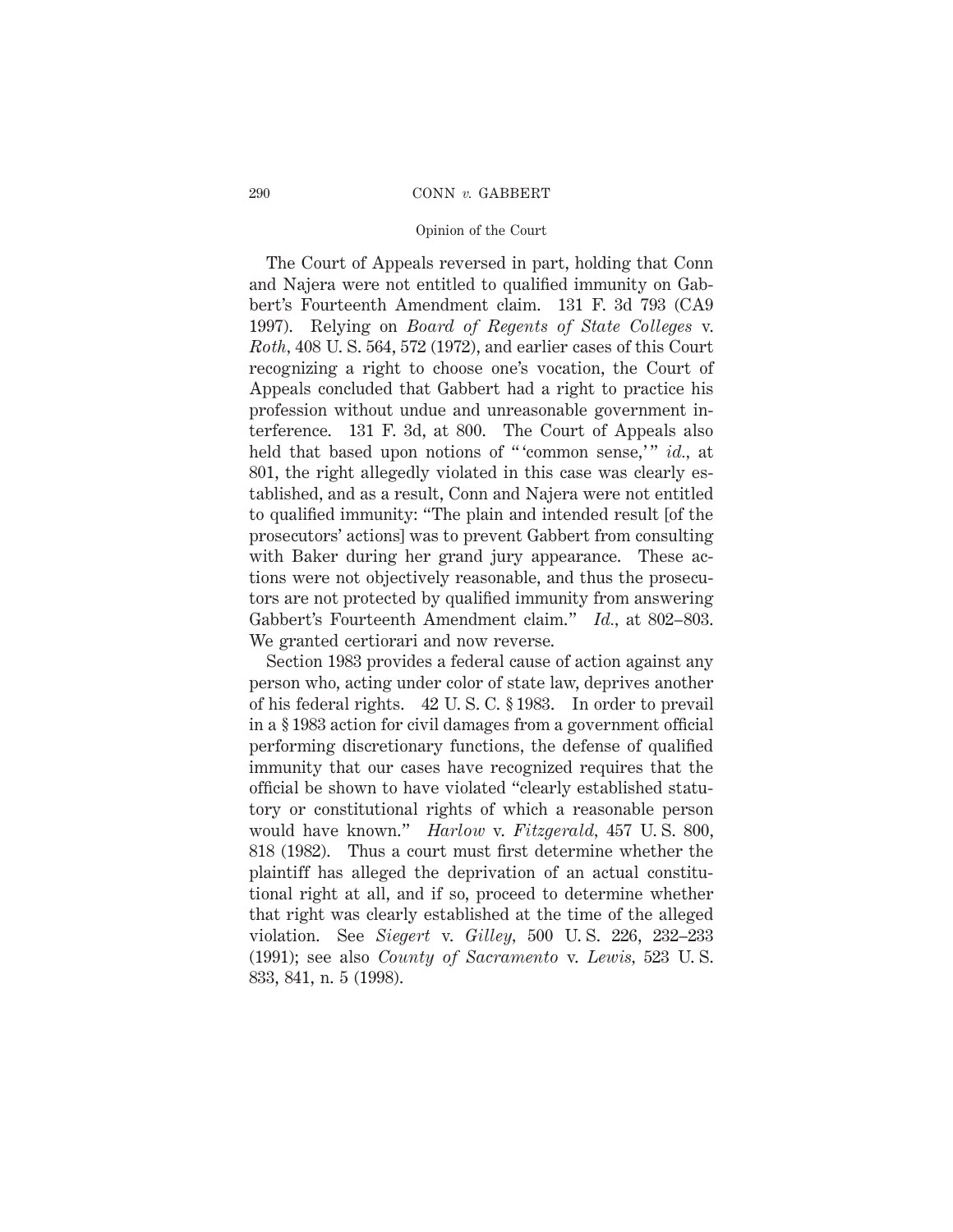We find no support in our cases for the conclusion of the Court of Appeals that Gabbert had a Fourteenth Amendment right which was violated in this case. The Court of Appeals relied primarily on *Board of Regents* v. *Roth.* In *Roth,* this Court repeated the pronouncement in *Meyer* v. *Nebraska,* 262 U. S. 390, 399 (1923), that the liberty guaranteed by the Fourteenth Amendment " 'denotes not merely freedom from bodily restraint but also the right of the individual to contract, to engage in any of the common occupations of life, to acquire useful knowledge, to marry, establish a home and bring up children, to worship God according to the dictates of his own conscience, and generally to enjoy those privileges long recognized . . . as essential to the orderly pursuit of happiness by free men.'" *Roth, supra,* at 572 (quoting *Meyer, supra,* at 399). But neither *Roth* nor *Meyer* even came close to identifying the asserted "right" violated by the prosecutors in this case. *Meyer* held that substantive due process forebade a State from enacting a statute that prohibited teaching in any language other than English. 262 U. S., at 399, 402–403. And *Roth* was a *procedural* due process case which held that an at-will college professor had no "property" interest in his job within the meaning of the Fourteenth Amendment so as to require the university to hold a hearing before terminating him. 408 U. S., at 578. Neither case will bear the weight placed upon it by either the Court of Appeals or Gabbert: Neither case supports the conclusion that the actions of the prosecutors in this case deprived Gabbert of a liberty interest in practicing law.

Similarly, none of the other cases relied upon by the Court of Appeals or suggested by Gabbert provide any more than scant metaphysical support for the idea that the use of a search warrant by government actors violates an attorney's right to practice his profession. In a line of earlier cases, this Court has indicated that the liberty component of the Fourteenth Amendment's Due Process Clause includes some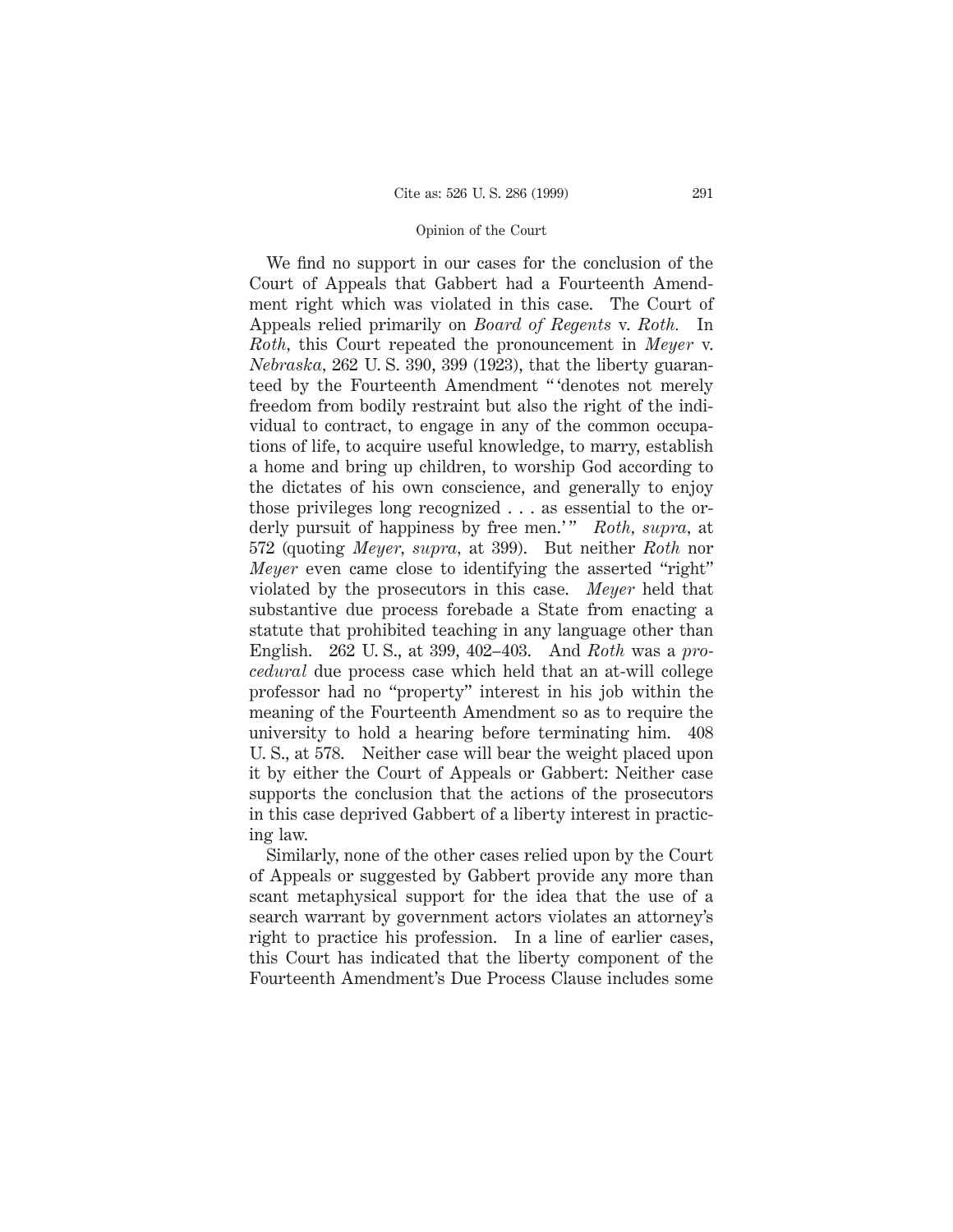generalized due process right to choose one's field of private employment, but a right which is nevertheless subject to reasonable government regulation. See, *e. g., Dent* v. *West Virginia,* 129 U. S. 114 (1889) (upholding a requirement of licensing before a person can practice medicine); *Truax* v. *Raich,* 239 U. S. 33, 41 (1915) (invalidating on equal protection grounds a state law requiring companies to employ 80% United States citizens). These cases all deal with a complete prohibition of the right to engage in a calling, and not the sort of brief interruption which occurred here.

Gabbert also relies on *Schware* v. *Board of Bar Examiners of N. M.,* 353 U. S. 232, 238–239 (1957), for the proposition that a State cannot exclude a person from the practice of law for reasons that contravene the Due Process Clause. *Schware* held that former membership in the Communist Party and an arrest record relating to union activities could not be the basis for completely excluding a person from the practice of law. Like *Dent, supra,* and *Truax, supra,* it does not deal with a brief interruption as a result of legal process. No case of this Court has held that such an intrusion can rise to the level of a violation of the Fourteenth Amendment's liberty right to choose and follow one's calling. That right is simply not infringed by the inevitable interruptions of our daily routine as a result of legal process, which all of us may experience from time to time.

Gabbert next argues that the improper timing of the search interfered with his client's right to have him outside the grand jury room and available to consult with her. A grand jury witness has no constitutional right to have counsel present during the grand jury proceeding, *United States* v. *Mandujano,* 425 U. S. 564, 581 (1976), and no decision of this Court has held that a grand jury witness has a right to have her attorney present outside the jury room. We need not decide today whether such a right exists, because Gabbert clearly had no standing to raise the alleged infringement of the rights of his client Tracy Baker. "[T]he plaintiff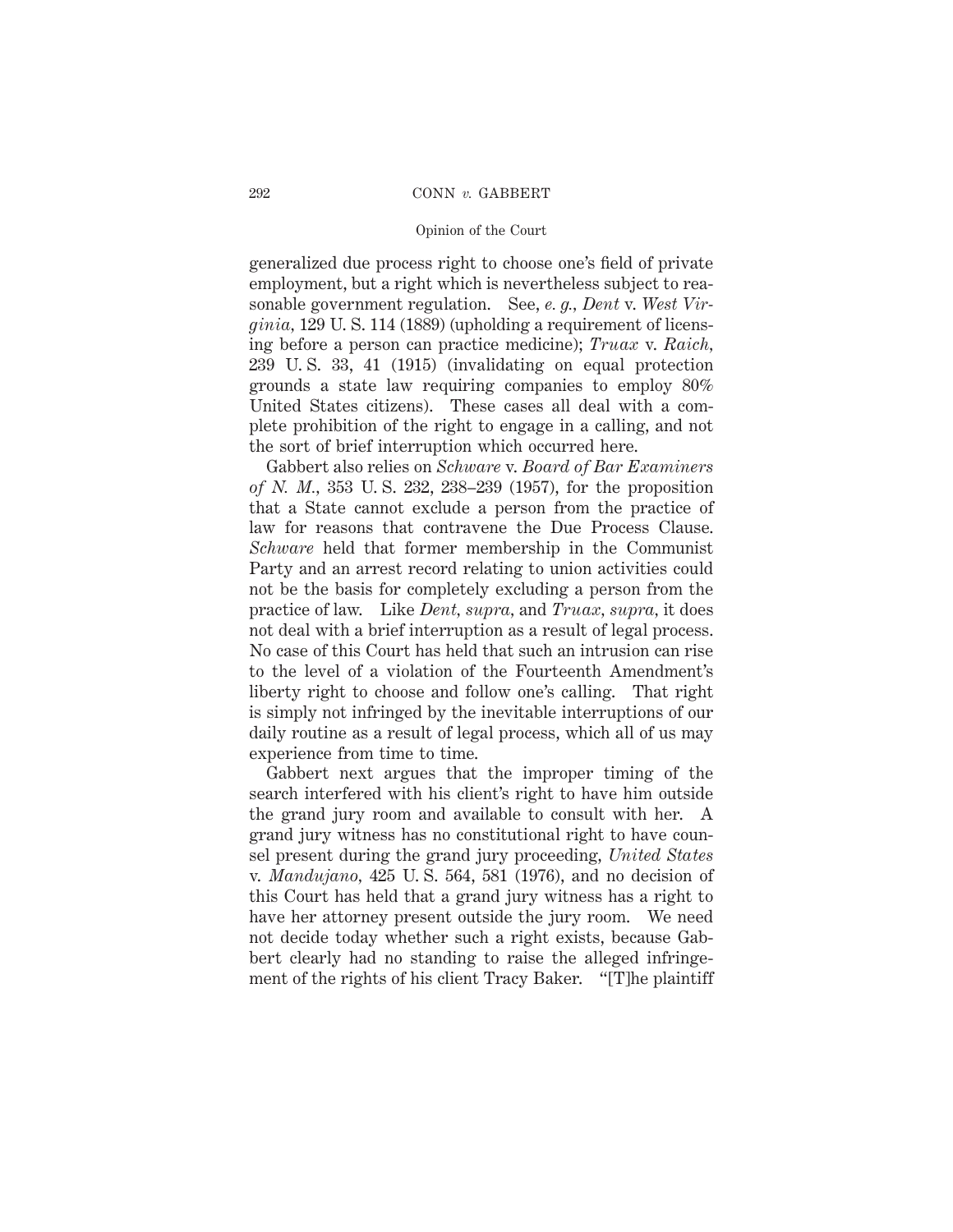# Stevens, J., concurring in judgment

generally must assert his own legal rights and interests, and cannot rest his claim to relief on the legal rights or interests of third parties." *Warth* v. *Seldin,* 422 U. S. 490, 499 (1975).

Gabbert of course does have standing to complain of the allegedly unreasonable timing of the execution of the search warrant to prevent him from advising his client. In essence then, he argues that the prosecutors searched him in an unreasonable manner. We have held that where another provision of the Constitution "provides an explicit textual source of constitutional protection," a court must assess a plaintiff's claims under that explicit provision and "not the more generalized notion of 'substantive due process.'" *Graham* v. *Connor,* 490 U. S. 386, 395 (1989). Challenges to the reasonableness of a search by government agents clearly fall under the Fourth Amendment, and not the Fourteenth.

We hold that the Fourteenth Amendment right to practice one's calling is not violated by the execution of a search warrant, whether calculated to annoy or even to prevent consultation with a grand jury witness. In so holding, we thus of course pretermit the question whether such a right was "clearly established" as of a given day. The judgment of the Court of Appeals holding to the contrary is therefore reversed.

*It is so ordered.*

# Justice Stevens, concurring in the judgment.

Respondent claims that petitioners violated his constitutional right to practice his profession by unreasonably timing the service and execution of a warrant to search his papers. There is, however, no evidence that respondent's income, reputation, clientele, or professional qualifications were adversely affected by the search. Nor is there any real evidence or allegation that respondent's client was substantially prejudiced by what occurred. See App. to Pet. for Cert. B–17. Accordingly, despite the shabby character of petitioners' conduct, I agree with the Court that it did not deprive